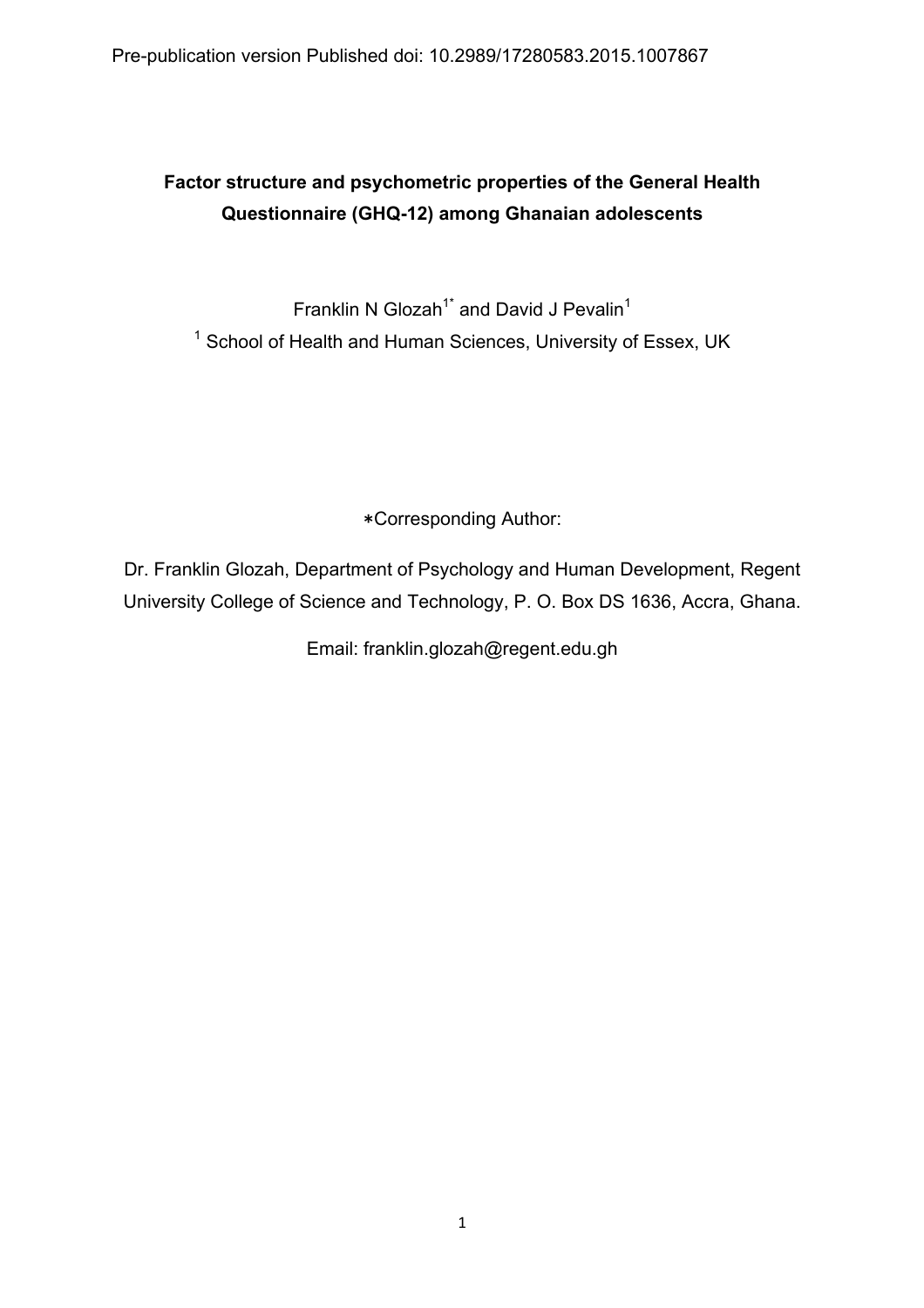# **Abstract**

**Purpose:** There is little information about the reliability and validity of the 12-item General Health Questionnaire (GHQ-12) in Ghana. This study sought to examine the reliability and factor structure of the GHQ-12 in Ghanaian adolescents.

**Methods:** High School students (N=770) completed the GHQ-12 and Adolescent Stress Questionnaire (ASQ). Internal consistency, convergent validity and exploratory factor analysis were used.

**Results:** A two factor structure, each with six items, was extracted. The total GHQ-12 had acceptable internal consistency and a generally high correlation with the ASQ subscales.

**Conclusion:** The GHQ-12 can be used in Ghanaian samples, but more research is needed to confirm its factor structure.

# **Keywords**

General Health Questionnaire, Adolescent Stress Questionnaire, adolescents, psychometric properties, common mental illness, Ghana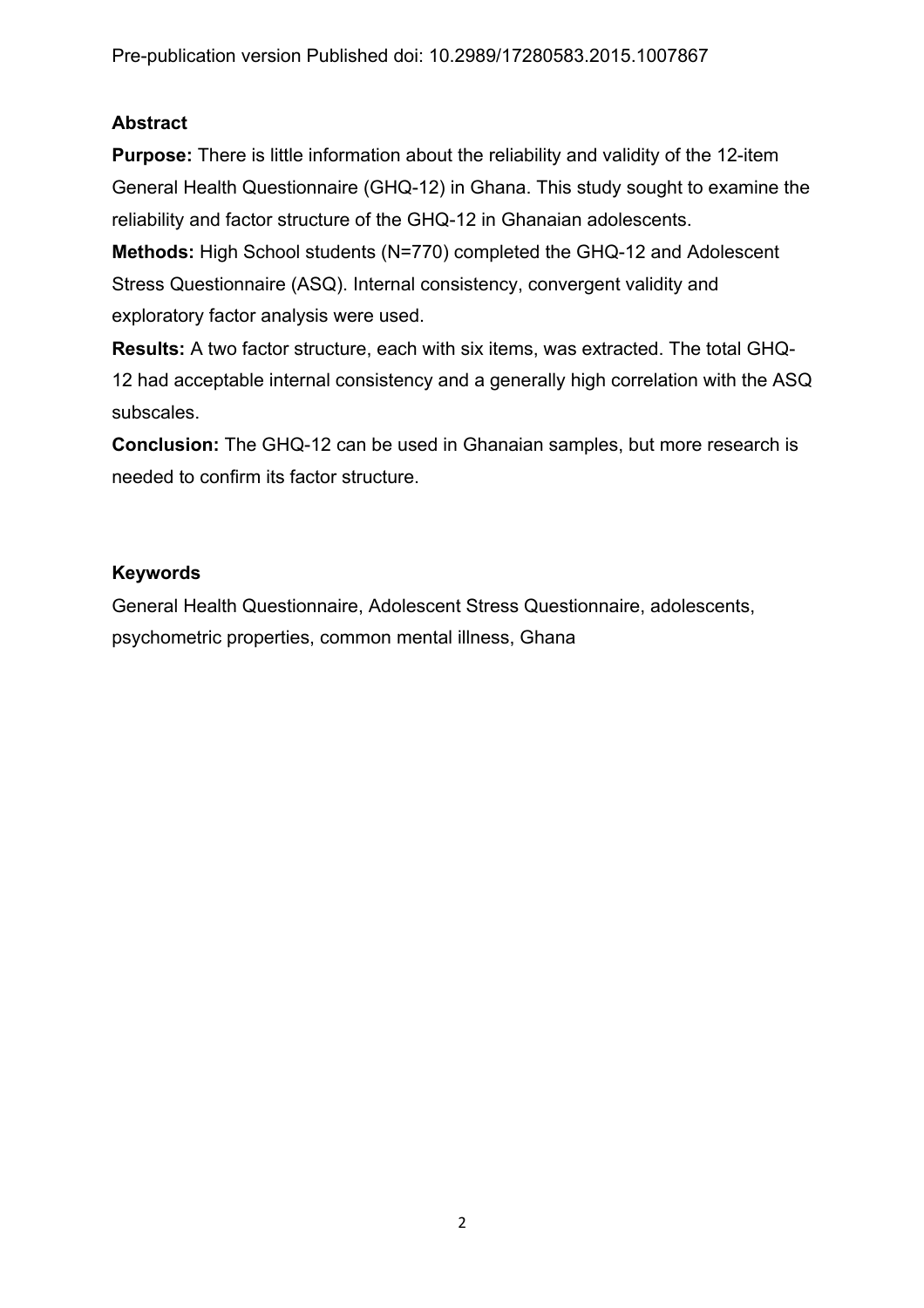### **INTRODUCTION**

Mental health problems affect between 10 and 20 percent of children and adolescents worldwide but with considerable variation by country (Kieling et al. 2011). Data from the Global School-based Health Survey in Ghana demonstrates that students across the country report experiencing various mental health conditions – felt lonely (15.2%), felt so worried (13.3%) and felt so sad or hopeless (37.5%) (Owusu 2008). A recent systematic review of the psychometric properties of instruments used to screen for major depressive disorder or assess depression symptom severity among African youth found no validation studies or instruments for assessing the mental health of Ghanaian youth (Mutumba, Tomlinson and Tsai 2014). However, mental health and wellbeing among young people have implications for self-esteem, health behaviour, school attendance, educational achievement, social cohesion, future health, and life chances (Olweus 1991).

One widely used instrument for assessing common mental disorder is the 12-item General Health Questionnaire (GHQ-12). The psychometric properties of the GHQ-12 have been determined in many English-speaking countries and in other languages (Goldberg 1972). Although it was designed to be a unidimensional instrument, there is no generally agreed upon factor structure of the GHQ-12. Most evidence indicates either a one-factor structure measuring general psychological morbidity (e.g. Pevalin 2000; Ye 2009), a two-factor structure measuring social dysfunction and anxiety/depression (e.g. Montazeri, Harirchi, Shariati et al. 2004; Kalliath, O'Driscoll and Brough 2004; Hankins 2008; Romppel, Braehler, Roth et al. 2013), or a three-factor structure measuring anxiety/depression, social dysfunction, and loss of confidence (e.g. Graetz 1991; French and Tait 2004).

No studies have been conducted in Ghana and among adolescents using the GHQ-12. The aim of this study is first, to examine the psychometric properties and explore the factor structure of the GHQ-12 and secondly, to make an initial assessment about the usefulness of using the GHQ-12 in samples of Ghanaian adolescents.

# **MATERIALS AND METHODS**

# *Participants and procedure*

The sampling frame consisted of second and third year students in four senior high schools in Accra, Ghana, with an estimated number of 3,000 students. Three classes

3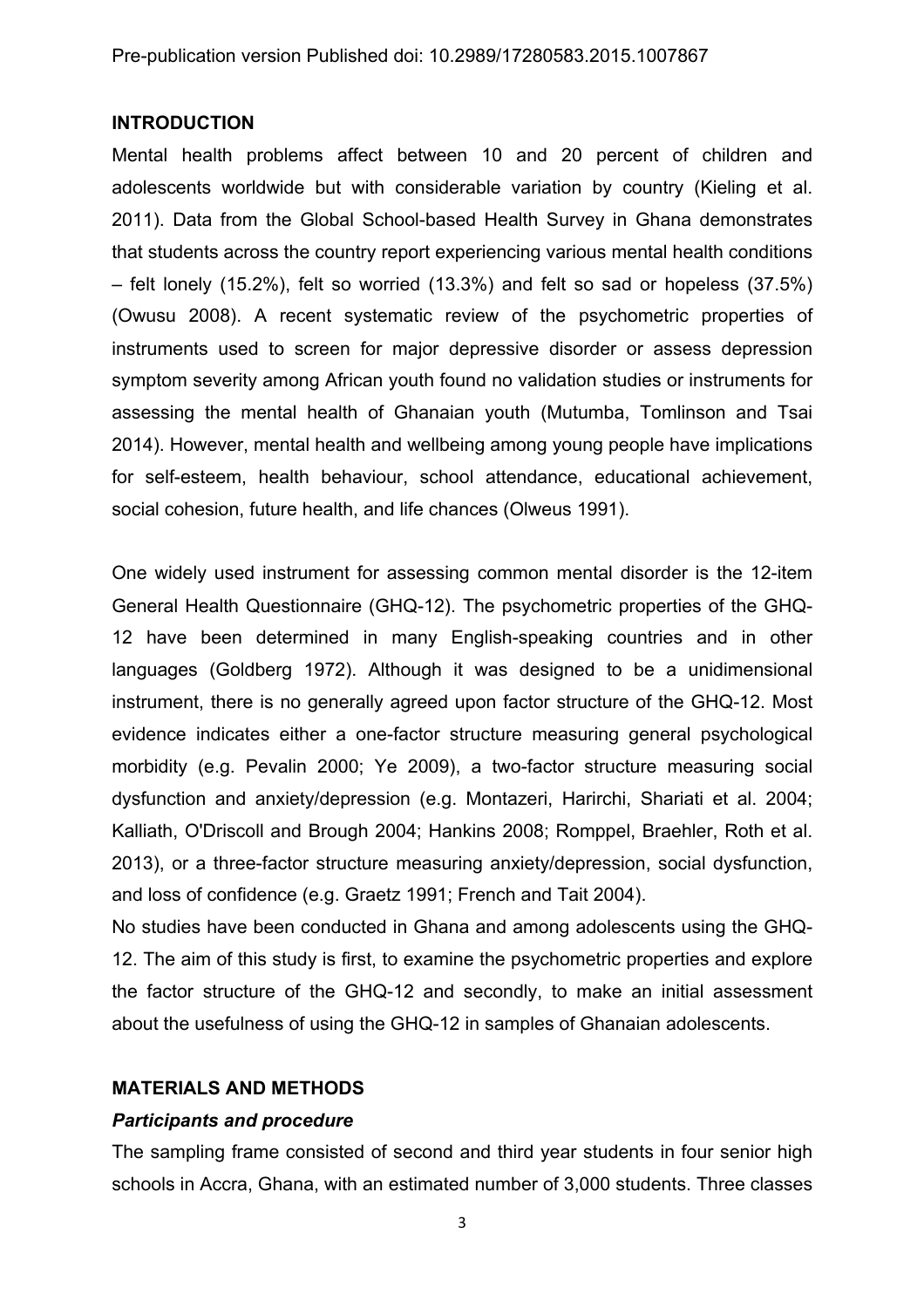in each of the four schools were randomly selected and any student who was willing and present on the days of questionnaire completion was requested to participate. First-year students were not present at school when the data were being collected. All students present on the days of data collection in all of the 12 selected classes agreed to participate. The response rate was about 97% due to some students being absent on the days of data collection. The final sample of 770 consisted of 504 males and 266 females with a mean age of 16.9 years. Participants were asked to sign a consent form and those below the age of 18 were given an additional parental consent form for their parent or guardian to sign. As schools in Ghana do not have a specifically nominated ethics committee responsible for research ethics clearance, school authorities including a school counsellor/chaplain confer on issues about confidentiality, anonymity and harm to participants before they give permission for their schools to participate. Ethical approval was obtained from the University of Essex, UK, after school authorities had given permission for their schools to participate in the study.

#### *Measures*

#### *General Health Questionnaire*

The GHQ-12 is a well-established, self-administered screening instrument for identifying psychological distress in general population surveys (Goldberg 1972). Participants indicate their agreement or disagreement along a 4-point Likert scale for each item (1- not at all, to 4 - very often). In this study the GHQ-12 total score was the sum of the 12 responses after reversing the six negatively worded items so that the total score ranged from 12 to 48 with high scores indicating higher levels of common mental illness. Tait, French and Hulse (2003) reported Cronbach's α = 0.88 and Muldoon, Schmid and Downes (2009) reported  $α = 0.83$  for the GHQ-12 from their sample of adolescents.

#### *Adolescent Stress Questionnaire*

Three subscales - family and home conditions, peer pressure, and teacher interaction - of the Adolescent Stress Questionnaire (ASQ) were used to assess stressful daily life events (Byrne, Davenport and Mazanov 2007). The ASQ is scored on a 5-point Likert type scale with response categories ranging from 1 - never to 5 very often, with higher scores representing more stress perception. Cronbach's α of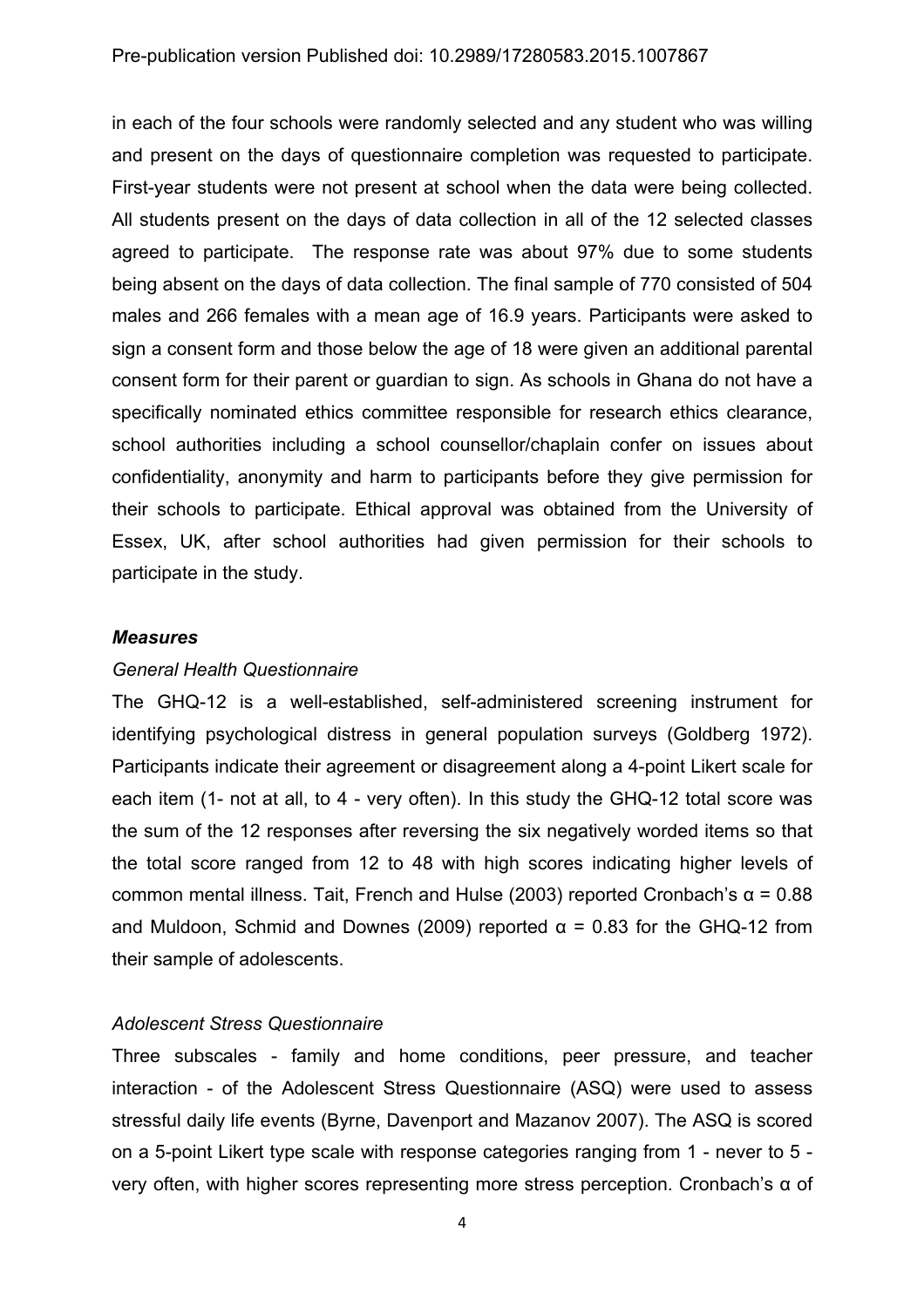the 19-item ASQ in this study was 0.78 with  $\alpha$  = 0.72,  $\alpha$  = 0.71, and  $\alpha$  = 0.63 for the home life, peer pressure and teacher interaction subscales respectively.

#### *Statistical Analysis*

Statistical analysis was performed with IBM SPSS 22 software. Exploratory Factor Analysis with a Maximum Likelihood extraction method was used because the primary purpose was to identify the factors underlying the GHQ-12. The Kaiser-Meyer-Olkin measure of sampling adequacy was 0.81, above the recommended value of 0.60 (Tabachnick and Fidell 2007). Cronbach's α was used to assess internal consistency. Spearman's correlation coefficient between the GHQ-12 and the ASQ subscales was estimated as an indication of convergent validity.

#### **RESULTS**

#### *Factor structure*

Exploratory Factor Analysis with a direct oblimin rotation method was applied because it was assumed that all extracted factors would be correlated. Only the first two components displayed Eigenvalues greater than 1 indicating that only these first two factors were meaningful – this was also evident in the scree test result. Two items, "Able to enjoy day-to-day activities" and "Feeling reasonably happy" had factor loadings less than 0.30 and cross loaded on both factors in the pattern matrix. As these two items did not contribute to a simple factor structure and also failed to meet the minimum criteria of having a primary factor loading of 0.40 or above (Tabachnick and Fidell 2007), it necessitated that the extraction method specified the extraction of only two factors in subsequent re-analysis. When specifying a two-factor structure, the first factor had an Eigenvalue of 3.29 and explained 27.4% of the variance whereas the second factor had an Eigen value of 1.53, explaining 12.7% of the variance. The two items that initially cross loaded now loaded on one factor each. As the GHQ-12 was originally designed as a unidimensional construct, one-factor structure was also specified and this resulted in an Eigenvalue of 3.22, explaining 26.8% of the variance. **Table 1** shows the factors loadings. In the one-factor structure, there are four items that have loadings lower than 0.4, but all higher than 0.3. In the two-factor structure, one item on Factor 1 remains below 0.4.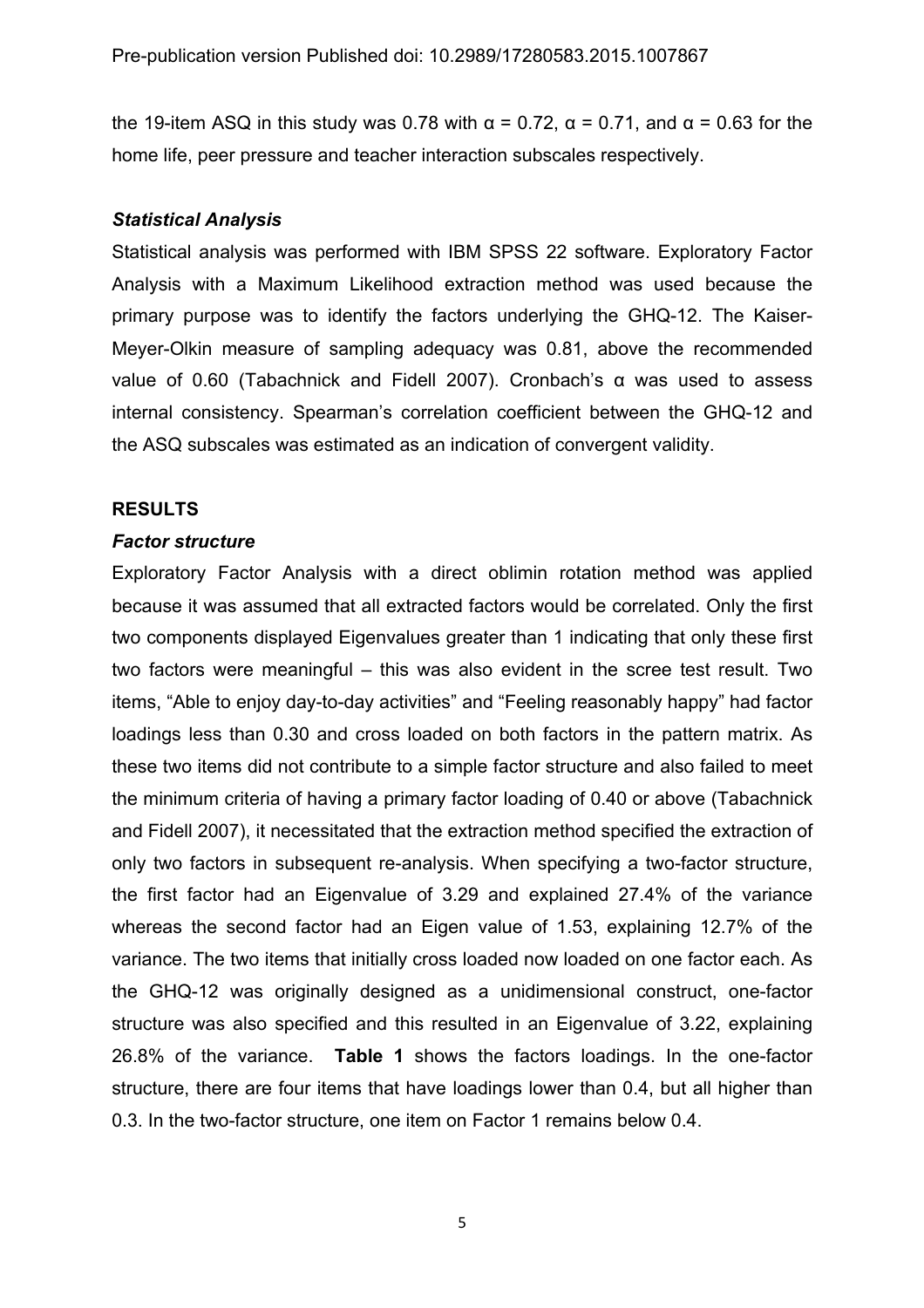| <b>GHQ-12 Item Description</b><br><b>GHQ-12</b> |      | Factor 1       | Factor 2           |  |
|-------------------------------------------------|------|----------------|--------------------|--|
|                                                 |      | Social Anxiety | Social Dysfunction |  |
| Losing confidence                               | 0.54 | 0.62           |                    |  |
| Feeling unhappy and depressed                   | 0.55 | 0.59           |                    |  |
| Thinking of self as worthless                   | 0.50 | 0.56           |                    |  |
| Felt constantly under strain                    | 0.36 | 0.49           |                    |  |
| Couldn't overcome difficulties                  | 0.42 | 0.48           |                    |  |
| Loss of sleep over worry                        | 0.35 | 0.39           |                    |  |
| Able to face problems                           | 0.52 |                | 0.56               |  |
| Able to enjoy day-to-day activities             | 0.51 |                | 0.56               |  |
| Playing a useful part                           | 0.32 |                | 0.50               |  |
| Able to concentrate                             | 0.43 |                | 0.47               |  |
| Capable of making decisions                     | 0.32 |                | 0.46               |  |
| Feeling reasonably happy                        | 0.51 |                | 0.43               |  |

**Table 1**: Factor Loadings for the GHQ-12 ( $N = 770$ )

# *Internal Consistency*

Cronbach's α of the GHQ-12 was 0.75 indicating an acceptable level of internal consistency among the 12 items. Ten of the twelve items reached the recommended corrected item-total correlation of 0.30, indicating reasonable individual item discrimination. The two extracted factors labelled "Social Anxiety" and "Social Dysfunction" each had a moderate Cronbach's α of 0.68. These moderate Cronbach's α may be due to the relatively small number of items in each factor as instruments with a small number of items generate lower alpha values for the same average covariances of and between the items (Cortina 1993).

# *Convergent Validity*

Results of a Spearman correlation analysis showed statistically significant associations between the GHQ-12 and the ASQ sub-scales, indicating a reasonable level of convergent validity. **Table 2** shows the correlation matrix indicating the associations between the composite GHQ-12, the extracted two factor structure and

6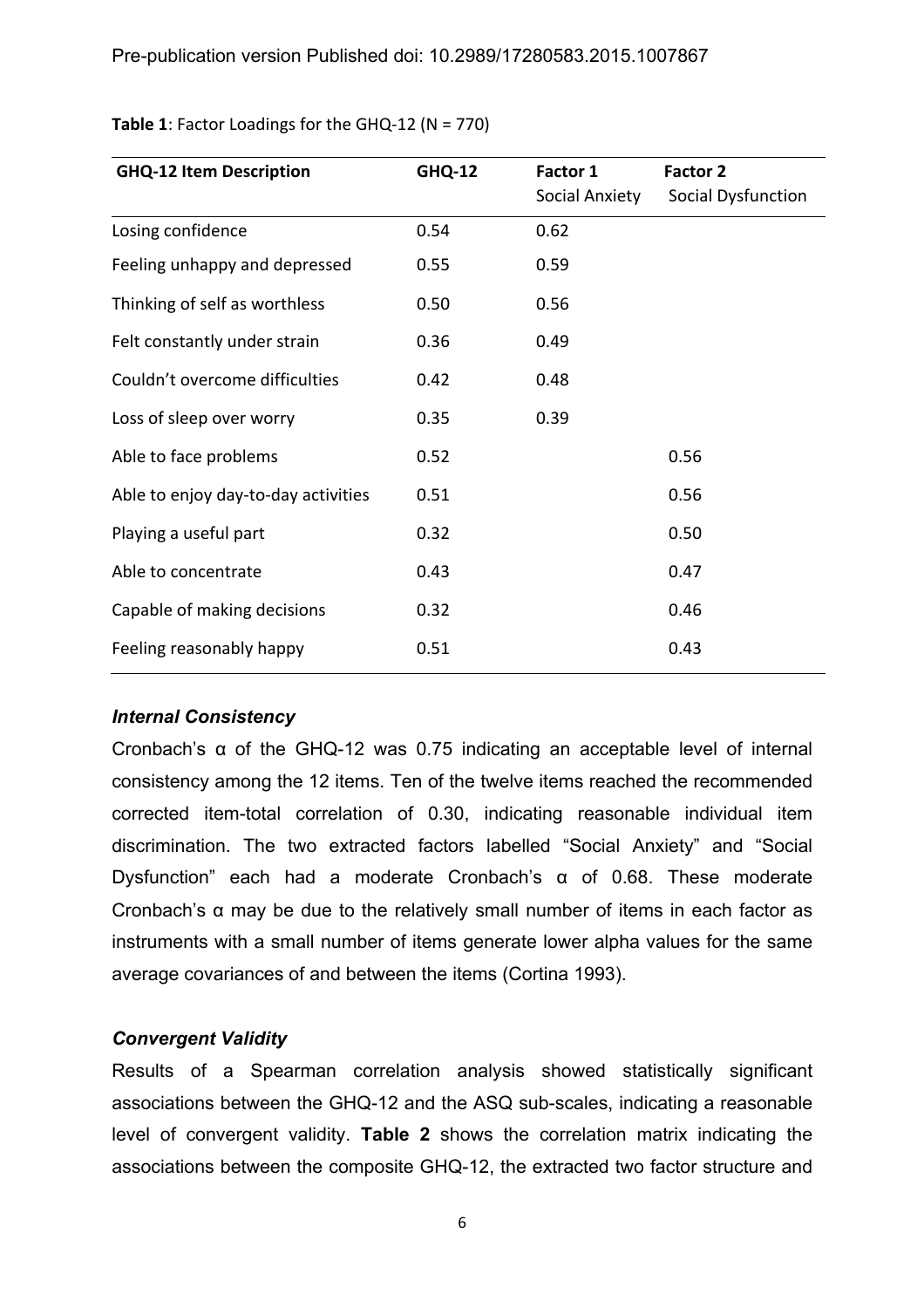the three sub-scales of the ASQ. Overall, these analyses indicated that two distinct factors were underlying adolescents' responses to the GHQ-12 items and that these factors were moderately internally consistent.

|                                      | 1        | $\overline{2}$ | 3        | 4                        | 5                        | 6        |
|--------------------------------------|----------|----------------|----------|--------------------------|--------------------------|----------|
| 1. GHQ-12                            | --       |                |          |                          |                          |          |
| 2. GHQ-Social Anxiety                | $0.79**$ | --             |          |                          |                          |          |
| 3. GHQ-Social Dysfunction            | $0.84**$ | $0.36**$       | --       |                          |                          |          |
| 4. ASQ-Stress of Home Life           | $0.35**$ | $0.35**$       | $0.22**$ | $\overline{\phantom{a}}$ |                          |          |
| 5. ASQ-Stress of Peer Pressure       | $0.29**$ | $0.35**$       | $0.12**$ | $0.35**$                 | $\qquad \qquad \qquad -$ |          |
| 6. ASQ-Stress of Teacher Interaction | $0.18**$ | $0.20**$       | $0.07*$  | $0.29**$                 | $0.28**$                 |          |
| M                                    | 35.97    | 5.15           | 13.01    | 21.78                    | 11.26                    | 6.72     |
| <b>SD</b>                            | 5.6      | 3.36           | 3.36     | 5.99                     | 3.81                     | 2.66     |
| Range                                | 12-48    | $6 - 24$       | $6 - 24$ | $10 - 46$                | $5 - 25$                 | $4 - 20$ |

Table 2: Spearman Correlation Matrix for the GHQ-12, Two-Factor GHQ and ASQ Sub-scales  $(N = 770)$ 

\**p*< 0.05,\*\**p* < 0.01 (2-tailed)

# **DISCUSSION**

The purpose of this study was to examine the factor structure and psychometric properties of the GHQ-12 in Ghanaian adolescents and provide empirical evidence with respect to its factor structure, reliability, and association with stressors.

The findings indicate that the GHQ-12 comprises of two factors, each with six items. This two factor structure is similar to the two factor structure found in other adolescent (Li et al 2009) and adult (Kalliath, O'Driscoll and Brough 2004) samples, although each of the factors in these two studies consisted of only four items. In our study, the two items "Felt constantly under strain" and "Loss of sleep over worry" were included in the social anxiety factor while "Playing a useful part" and "Capable of making decisions" were included in the social dysfunction factor. Although half of the GHQ-12 items were reversed scored to get all responses in the same direction, the two factors were extracted strictly in line with how each item was worded (social anxiety-negatively worded and social dysfunction-positively worded), indicating a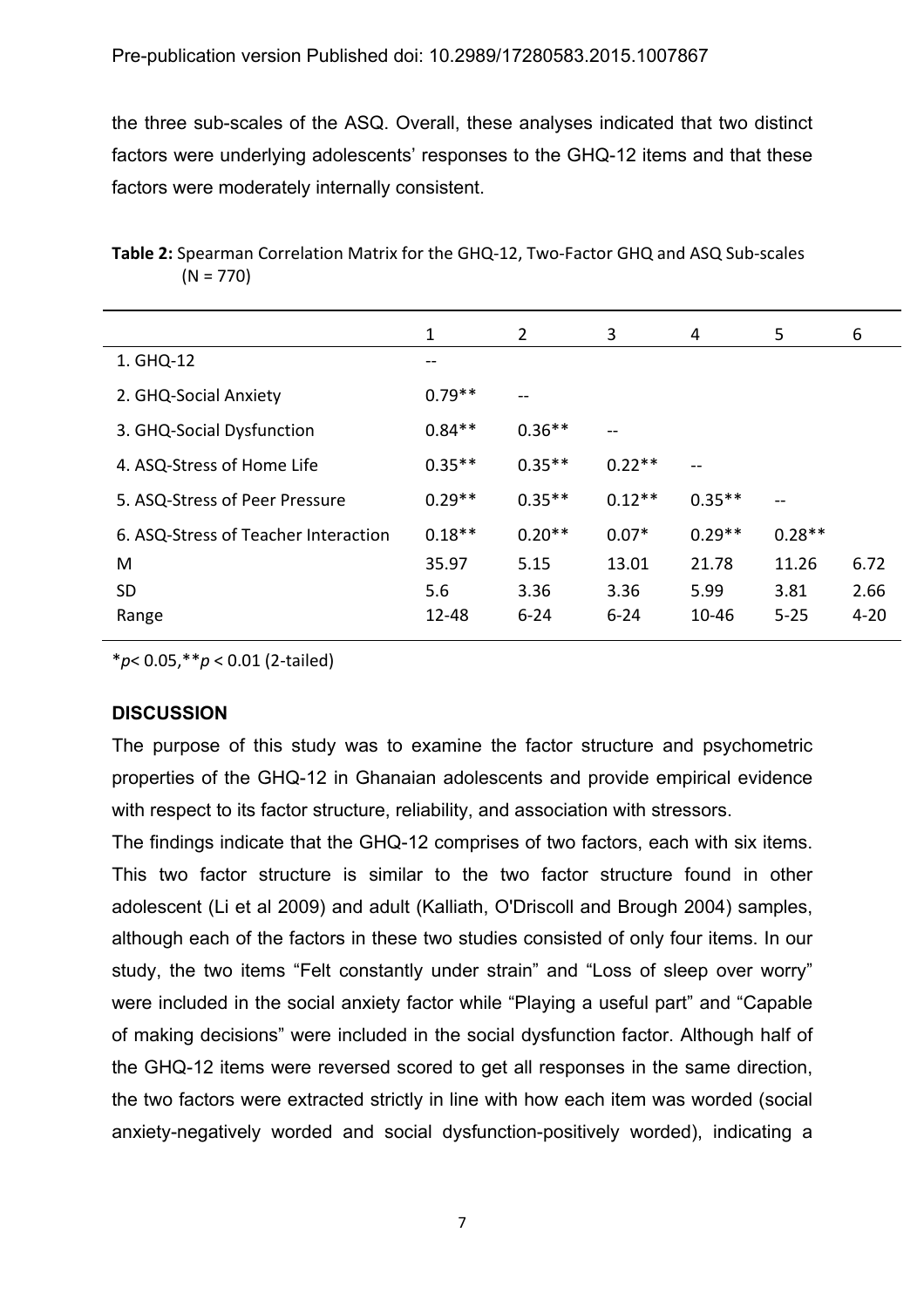possible response bias towards the items expressing negative mood states (Hankins 2008).

The Cronbach's α of the total GHQ-12 exceeded the minimum threshold and acceptable level suggested by Nunnally and Bernstein (1994), if it were to be viewed as a unidimensional instrument. The slightly lower α values of the social anxiety and social dysfunction factors, is probably due to fewer number of items in each of the factors. This is an indication that the total GHQ-12 could be used in this population as a unidimensional construct because of its acceptable α, but interpretation of any measurement should be done cautiously to include the fact that it is has two underlying factors in this population. In comparison, nonetheless, the two-factor structure together explained more variance in common mental disorders (40.1%) than the unidimensional GHQ-12 (26.8%). This suggests that a possible detection of common mental disorders using the unidimensional GHQ-12 will largely be indicative of the detection of both social anxiety and social dysfunction, even though social anxiety will tend to have a greater sensitivity.

Finally, the results showed that the two extracted factors, social anxiety and social dysfunction, had significant associations with the three subscales of the ASQ. The social anxiety factor was particularly strongly associated with the ASQ subscales. This may be due to the response bias towards the social anxiety factor allowing it to explain a higher proportion of the variance in GHQ-12 scores. These moderate associations are indicative of a reasonable convergent validity between the two GHQ factors and ASQ subscales, most probably because of the role, for example, of depression in stressful life events and negative interpersonal relationships (Kendler et al. 1993).

As this study was a cross-sectional survey, retest effects of the GHQ-12 cannot be determined. Nonetheless, given that this is the first study evaluating the GHQ-12 in Ghanaian adolescents, the findings present valuable benchmark data and information for future studies. Also, as the findings were obtained from a sample of second and third year Senior High School students, generalization of the findings to other populations should be done cautiously.

8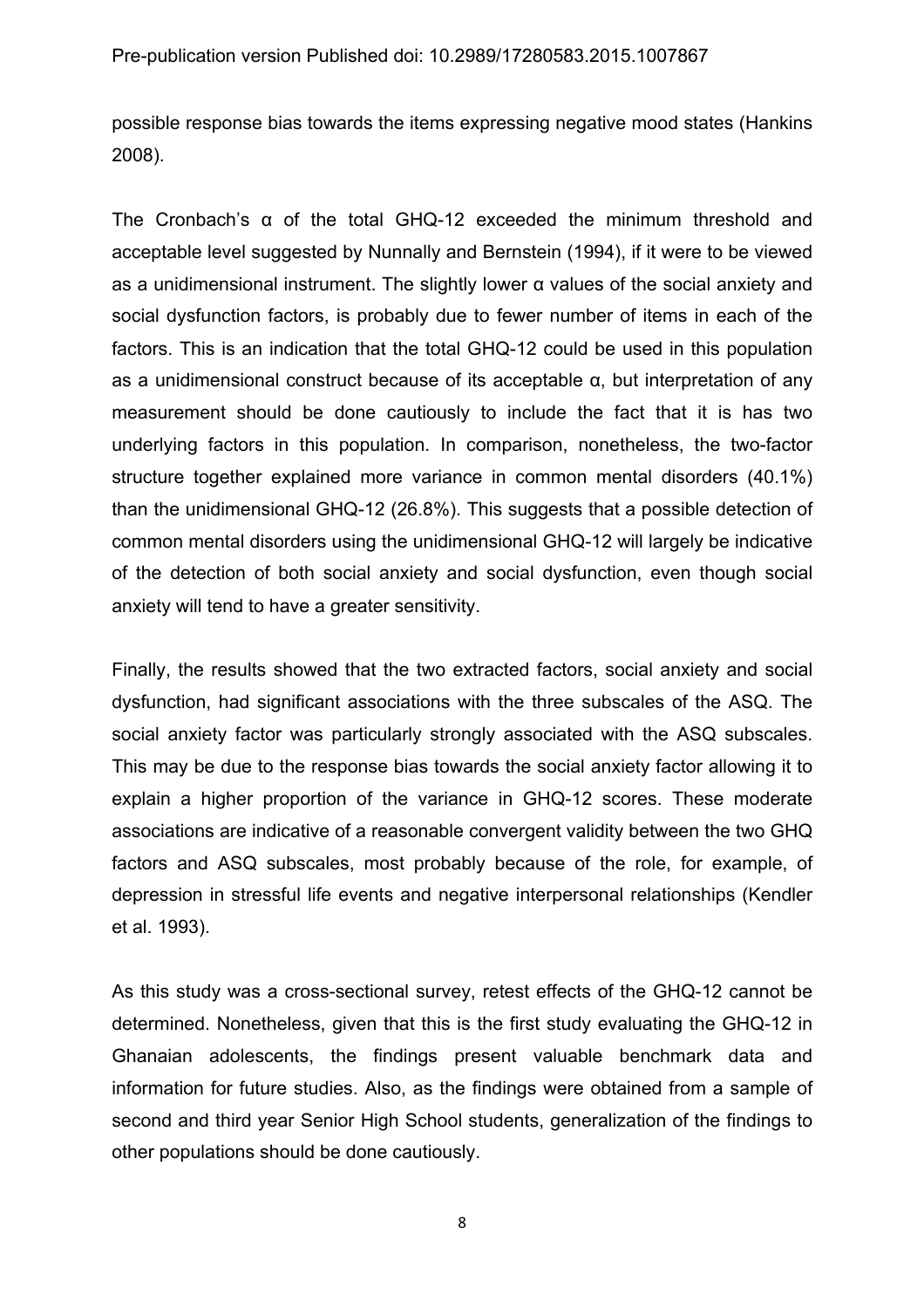Taking the GHQ-12 as a unidimensional instrument, as it was originally designed, it has fairly good psychometric properties in terms of internal consistency. As a unidimensional construct, higher scores will indicate a possible detection of common mental disorders, whereas higher scores on each of the two independent factors – social anxiety and social dysfunction, will be an indication of a possible detection of social anxiety and social dysfunction respectively. Given that the two-factor structure explains more variance than the unidimensional GHQ-12, it is recommended that the interpretation of the GHQ-12 should be done separately for each of the factors. The results from this study tentatively suggest that the GHQ-12 is a reasonable instrument to detect common mental disorders in Ghanaian adolescents, especially when used as a two-dimensional construct.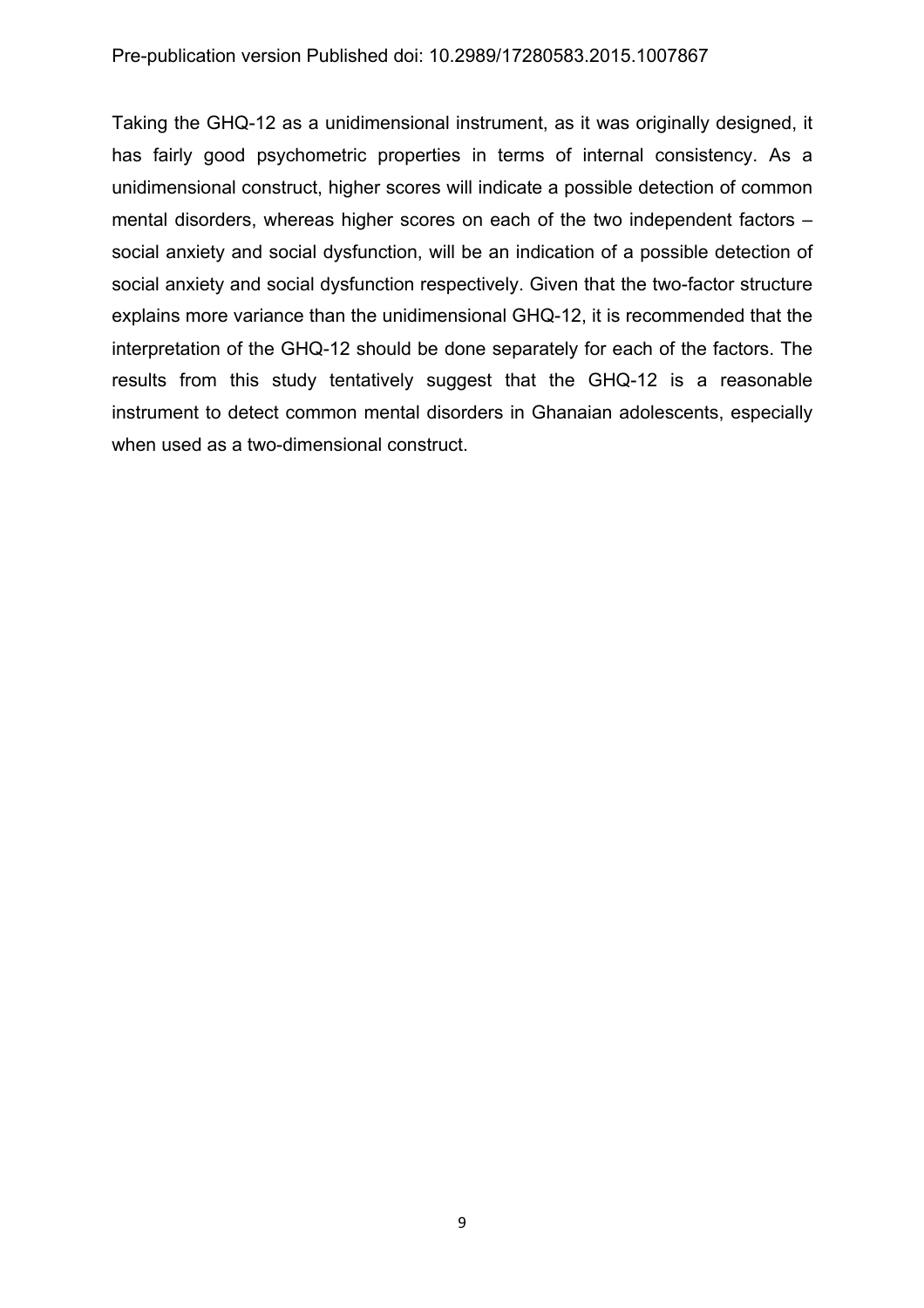Pre-publication version Published doi: 10.2989/17280583.2015.1007867

#### **References**

- Byrne DG, Davenport SC, Mazanov J. 2007. Profiles of Adolescent Stress: The Development of the Adolescent Stress Questionnaire (ASQ). *Journal of Adolescence* 30: 393-416.
- Cortina JM. 1993. What is coefficient alpha? An examination of theory and applications. Journal of Applied Psychology 78: 98-104.
- French DJ, Tait RJ. 2004. Measurement invariance in the General Health Questionnaire-12 in young Australian adolescents. European *Child and Adolescent Psychiatry* 13: 1-7.
- Goldberg DP. 1972. The *Detection of Psychiatric Illness by Questionnaire*. Oxford, Oxford University Press.
- Graetz B. 1991. Multidimensional properties of the General Health Questionnaire. *Social Psychiatry and Psychiatric Epidemiology* 1: 132-138.
- Hankins M. 2008. The factor structure of the twelve item General Health Questionnaire (GHQ-12): the result of negative phrasing? *Clinical Practice and Epidemiology in Mental Health* 4:10.
- Kalliath TJ, O'Driscoll MP, Brough P. 2004. A confirmatory factor analysis of the General Health Questionnaire-12. *Stress and Health* 20(1): 11-20.
- Kendler KS, Kessler RC, Neale MC, Heath AC, Eaves LJ. 1993.The prediction of major depression in women: toward an integrated etiologic model. *American Journal of Psychiatry* 150(8): 1139-1148.
- Kieling C, Baker-Henningham H, Belfer M, Conti G, Ertem I, Omigbodun O, Rohde LA, Srinath S, Ulkuer N, Rahman A. 2011. Child and adolescent mental health worldwide: evidence for action. *Lancet* 378: 1515-1525.
- Li WH, Chung JO, Chui MM, Chan PS. 2009. Factorial structure of the Chinese version of the 12-item General Health Questionnaire in adolescents. *Journal of Clinical Nursing* 18(23):3253-3261.
- Montazeri A, Harirchi AM, Shariati M, Garmaroudi G, Ebadi M, Fateh A. 2004. The 12-item General Health Questionnaire (GHQ-12): Translation and Validation Study of the Iranian Version. *Health and Quality of Life Outcomes* 1: 66.
- Muldoon OT, Schmid K, Downes C. 2009. Political Violence and Psychological Well-Being: The Role of Social Identity. *Applied Psychology: An International Review* 58: 129-145.